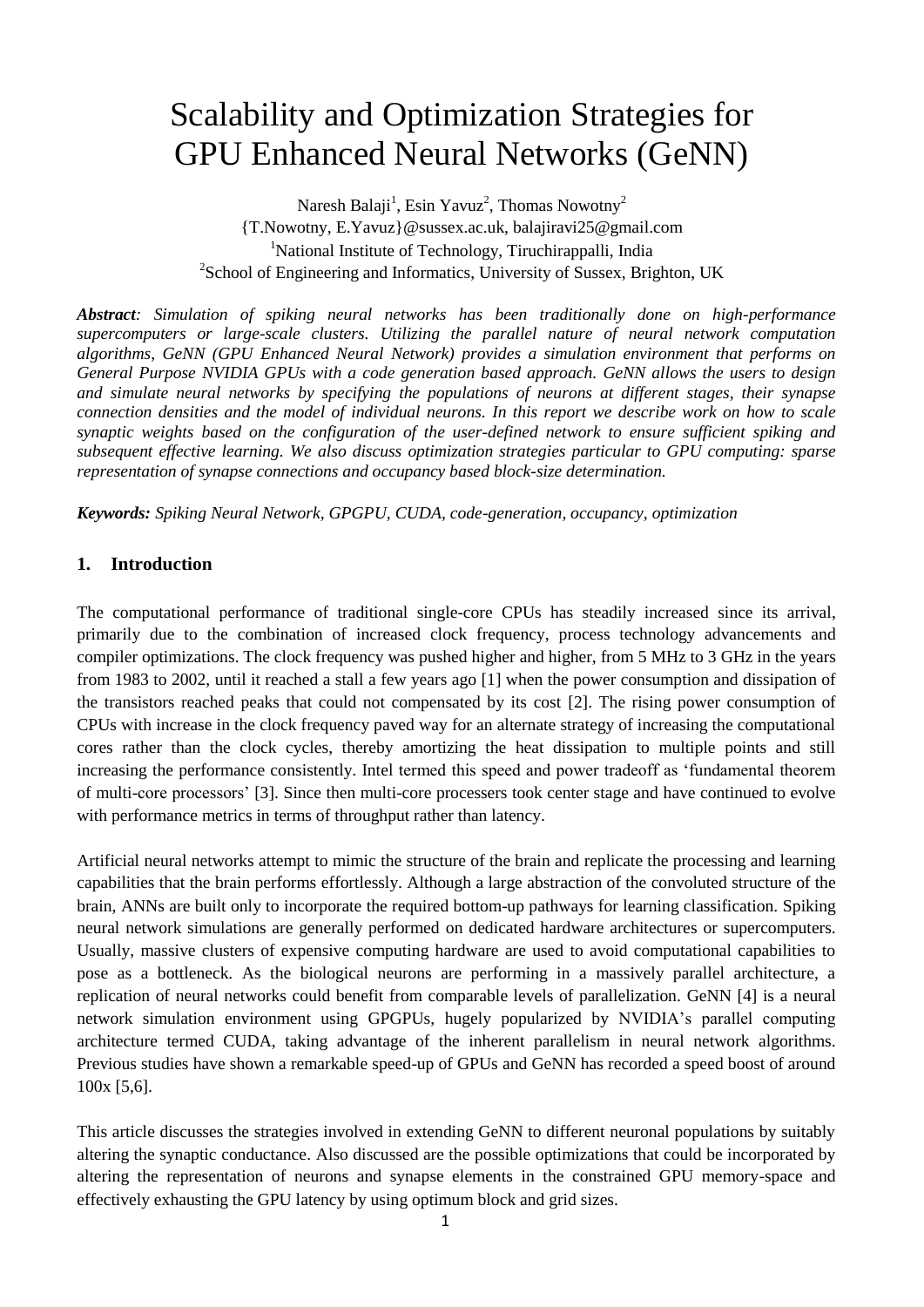## **2. Synaptic Conductance Scaling**

Initially, modeling and simulation of neural networks using GeNN has been verified for consistency by implementing existing neural network models from the literature. In order to work with differing synapse connection density or population density of neuron groups, the existing synaptic conductance must be scaled to maintain a constant range of integrated synaptic current intakes at the post-synaptic neurons. But for determining the exact relationship and fitting in an algebraic function, various other factors need to be considered. Firstly, the scaling factors should maintain the arithmetic operands within the numeric range of the data type (single precision floating point is presently used in GeNN). When Hodgkin-Huxley model is used, the learning and evolution of the network are simulated by repeated calculations at discretized time steps. Although the time steps for computations can be minimized to values small enough to perform correct simulations, there exists a trade-off between the magnitude of time-steps and the real-time elapsed periods for the computation. When the time-steps are assigned to be large enough in allowing practically reasonable realworld simulation time, there are possibilities of the simulation overriding the self-stabilizing neurological models. Thus, an overflow in the precision arithmetic operands due to division by zeros or shooting up of numbers in magnitude results in 'not a number' (NANs). This contagiously affects other neurons due to their chained interconnectivities and results in erroneous values. Being highly dependent on the configuration of the preceding states, it is unlikely to arrive at a monotonic function that quantitative estimates the presence of NANs with the synaptic conductance. Therefore, it is necessary to perform a series of simulations in the likely range of the scaling factors for different pre-synaptic population. Secondly and probably the most important consideration for determining the scaling factor would be the quantitative level of spiking in the post-synaptic population. It is wiser to maintain the literature recommended percentage of spiking at each level of the network and extend it to different population densities. It is also essential to maintain the spiking densities within the prescribed range to ensure efficient learning at the subsequent stages.

We consider the effect of sparse vs. dense memory access patterns on the scaling and GPU vs. CPU execution speed-up. The representation of large matrices of neural synapses for computations could often lead to unnecessary usage of resources and processing time in the CPU. The storage is an even greater concern while working with GPUs because of the limited global memory and limited bandwidth of memory transfer between global and local memory. This is avoidable in many cases because of the sparse nature of connectivity and hence brings the need for a wiser utilization of resources. Substantial memory requirement reductions can be achieved by representing only the non-zero entries of the large sparse matrix, which gives rise to the next section.

## **3. GPU specific optimization strategies**

The Compressed Row Storage format used in GeNN utilizes a structure of three arrays along with an integer storing the value of number of connections in the population sharing a synaptic group. The first array stores all the non-zero entries of the synapse connectivity as traversed along the pre-synaptic neuron indices. The second array stores the post-synaptic neuron indices as traversed along each of the pre-synaptic neuron indices. The last array stores the index of the latter array that starts each pre-synaptic neuron to its corresponding connections. The first and second arrays are of the same size as the number of non-zero entries of the otherwise dense matrix and the last array has size of pre-synaptic neuron population size. The equations (1) and (2) shows the memory requirements of sparse and dense representations, where nNZ, nPreSynN and nPostSynN denote the number of non-zero entries, number of pre-synaptic and post-synaptic neurons respectively. It can be seen that for considerably large populations of neurons, dense representation has a space complexity of  $O(n^2)$  compared to  $O(n+k)$  of sparse representation and the sparse representation almost always excels for realistic sparse models.

Memory required for sparse representation 
$$
= 2 * nNZ + nPostSynN
$$
 (1)  
\nMemory required for dense representation  $= nPreSynN * nPostSynN$  (2)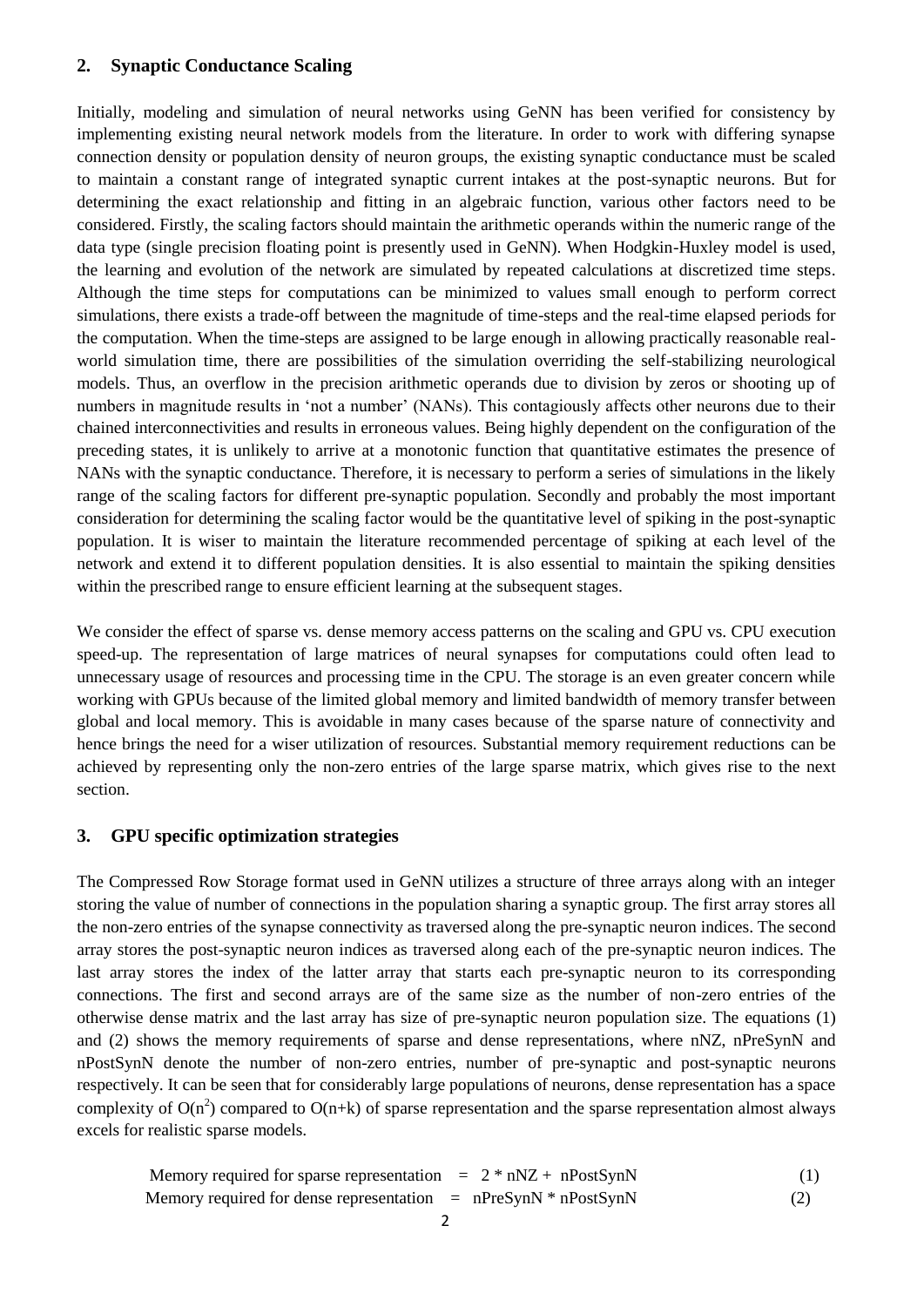The architecture of GPUs requires programmers to organize parallel threads into blocks and grids and handle their corresponding memory and processing resources. Although all the threads have access to global memory, threads within each block share the registers and shared memory of the SM they are dispatched to. Since the instructions issued by the scheduler are quantized as warps (a warp has 32 threads), the block size is almost always in multiples of 32 to avoid dead threads. The first choice of block size would be the maximum permitted by the hardware as it would mean larger independent block units and hence lesser inter-block memory shuffles. But since the SM resources are limited and are to be shared within the blocks in execution, the block size is to be decided by the resource usage of the block. The fundamental measure of performance in parallel architecture is the number of active warps per SM determined by 'occupancy', defined by NVIDIA as the ratio of resident warps to the maximum number of resident warps per SM. The occupancy is decided by one or more of the following four bottlenecks (i) maximum number of threads (ii) maximum number of blocks per SM (iii) shared memory and (iv) registers [7,8]. The block size is chosen to have sufficient occupancy to hide the memory transfer latency.

# **4. Materials and Methods**

The CPU version was run on an iMac desktop with an Intel Core i5-4670 Quad-Core operating at 3.4GHz and having 8GB of memory. The GPU used was GeForce GT 755M with compute capability 3.0 and 1GB of global memory for the scalability analysis of network models. Simulations are run using GeNN and the offline analysis was conducted in Matlab (The Mathworks Inc., Natick, MA).

## **5. Results and Discussion**

# **5.1 Scalability Analysis**

The scaling of neuron populations was performed and tested for two different models of SNNs. The first one is an Izhikevich neuron [9] based network originally consisting of 1000 spiking cortical neurons with 1000 postsynaptic connections per neuron and the ratio of excitatory to inhibitory neuron population is 4 to 1. The postsynaptic connections per neurons are then varied from 100 to 1000 in steps of 50. The procedure discussed is followed for CPU and GPU version with both sparse and dense representations for verification purposes.

```
//Pseudo-code to optimize conductance scale factor
function \lceil \text{coeff} \rceil = gscale_optimise \lceil \text{ref} \rceil nConn, ref_gScale \rceilinput_matrix := load file 'simulation_result.out'
         reference := find input_matrix at { 'nConn' == ref_nConn and 'gScale' == ref_gScale }
         //literature definition
         for ind = nConn.min : nConn.max,
                  fringe := find input_matrix at { 'nConn' == ind }, //simulation results for each nConn
                  output_matrix := append fringe at fringe['sumNANs']!=0 and min (abs (fringe['avgSpike'] –
                  reference['avgSpike'] ))
                  //finding gScale having closest average spike count to literature
         modelFuntion := fit output_matrix \mathcal{Q}(p,x) : p(1) / (p(2)+x) + p(3), return p
```
Fig 1: Pseudo code showing the technique used to optimize the conductance scaling taking into consideration (a) the average spiking rate and (b) overflow of floating point arithmetic

We found that an inverse proportional relationship of the form gScale  $=\frac{k}{12.13}$  $\frac{k_1}{k_2 + n \text{Conn}}$  + k3 between the scaling factor of synaptic conductance (gScale) and the population density of the pre-synaptic levels (nConn) was sufficient to provide the same spiking behaviour for increasing network sizes. The equation discussed is used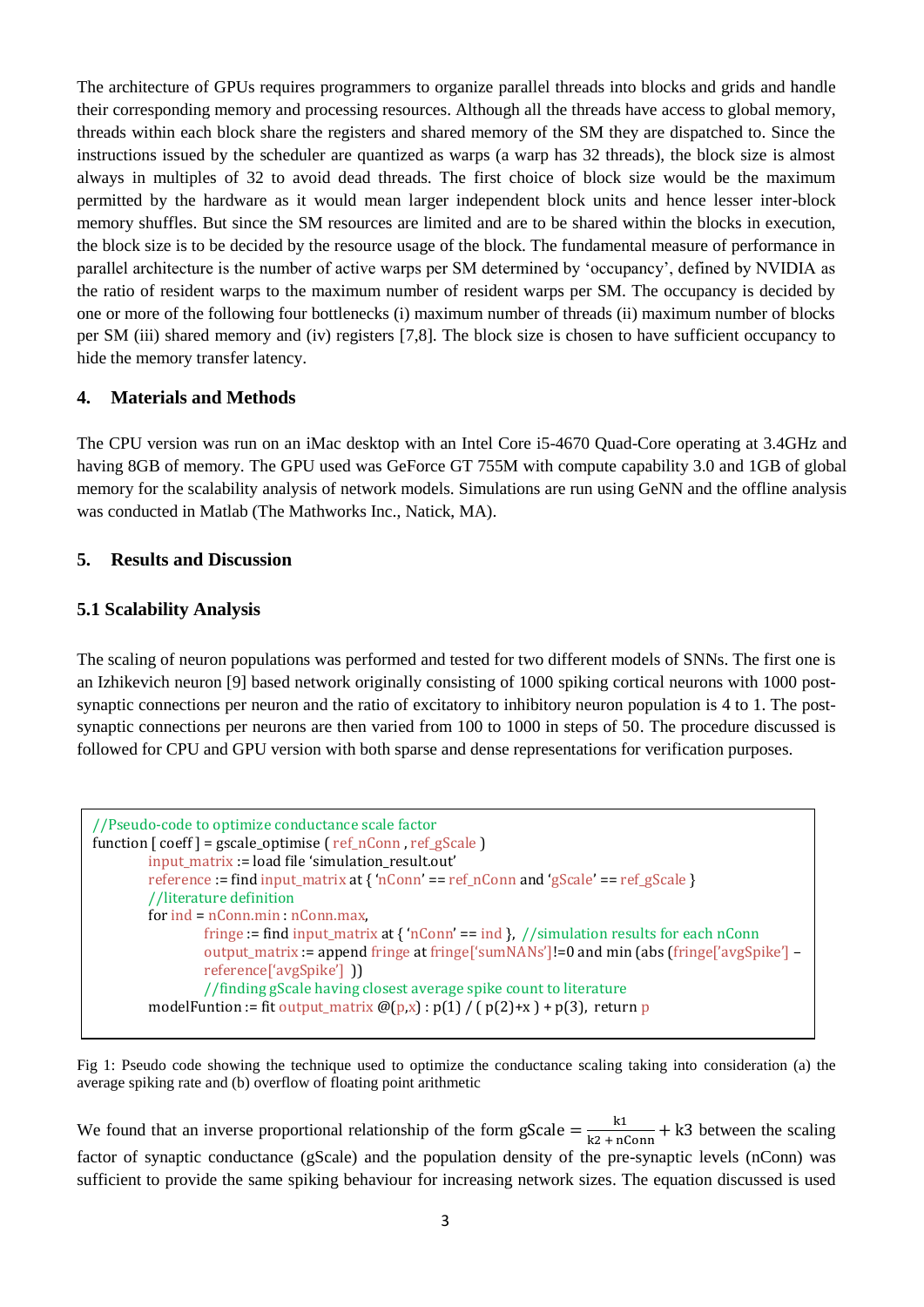to fit in the parameters for the gScale-nConn function, derived from the results of the simulation. Figure 1 shows the pseudo code that was used to find the optimal solution with the above considerations for synapse conductance scale. The values obtained by linear regression of the gscale function to the optimal values of scaling factor for a given number of connections is shown in Table 1. The fitting curves as well as the observed scaling values are shown in Figure 2. The difference between the scaling factors observed for sparse vs dense connectivity schemes and CPU vs GPU simulations was negligible. (Mean Absolute Percentage Error  $= 3.95\%$ )



**Table 1: Values of variables obtained by linear regression of the Izhikevich model**

Fig 2: Simulation results in the Izhikevich neuron model between pre-synaptic neuron population connected to each post-synaptic neuron (nConn) and their corresponding synaptic-conductance scaling factors (gScale) performed in CPU and GPU with sparse and dense representations.

The other network considered is the model of the insect olfactory system [10] consisting of the input projection neurons (PN), lateral horn interneurons (LHI), intrinsic Kenyon cells (KC) and extrinsic Kenyon cells detection neurons (DN) of the mushroom body (MB) lobes. The population of PNs corresponding to the PN-KC and PN-LHI synapses is varied to determine the underlying synaptic conductance function. The experiment is performed with 1000 KCs and 100 DNs with 20 and 40 LHIs for later verification. (Mean Absolute Percentage Error for  $PN-LHI = 71.4\%$  and for  $PN-KC = 16.1\%$ )

**Table 2: Values of variables obtained by linear regression of the insect olfaction model**

| Synapse | le.               |          |                   |
|---------|-------------------|----------|-------------------|
| PN-KC   | $1.118 * 10^{-1}$ | 9.810    | $4.972 * 10^{-5}$ |
| PN-LHI  | $1.354 * 10^3$    | $-6.338$ | $1.672 * 10^{-3}$ |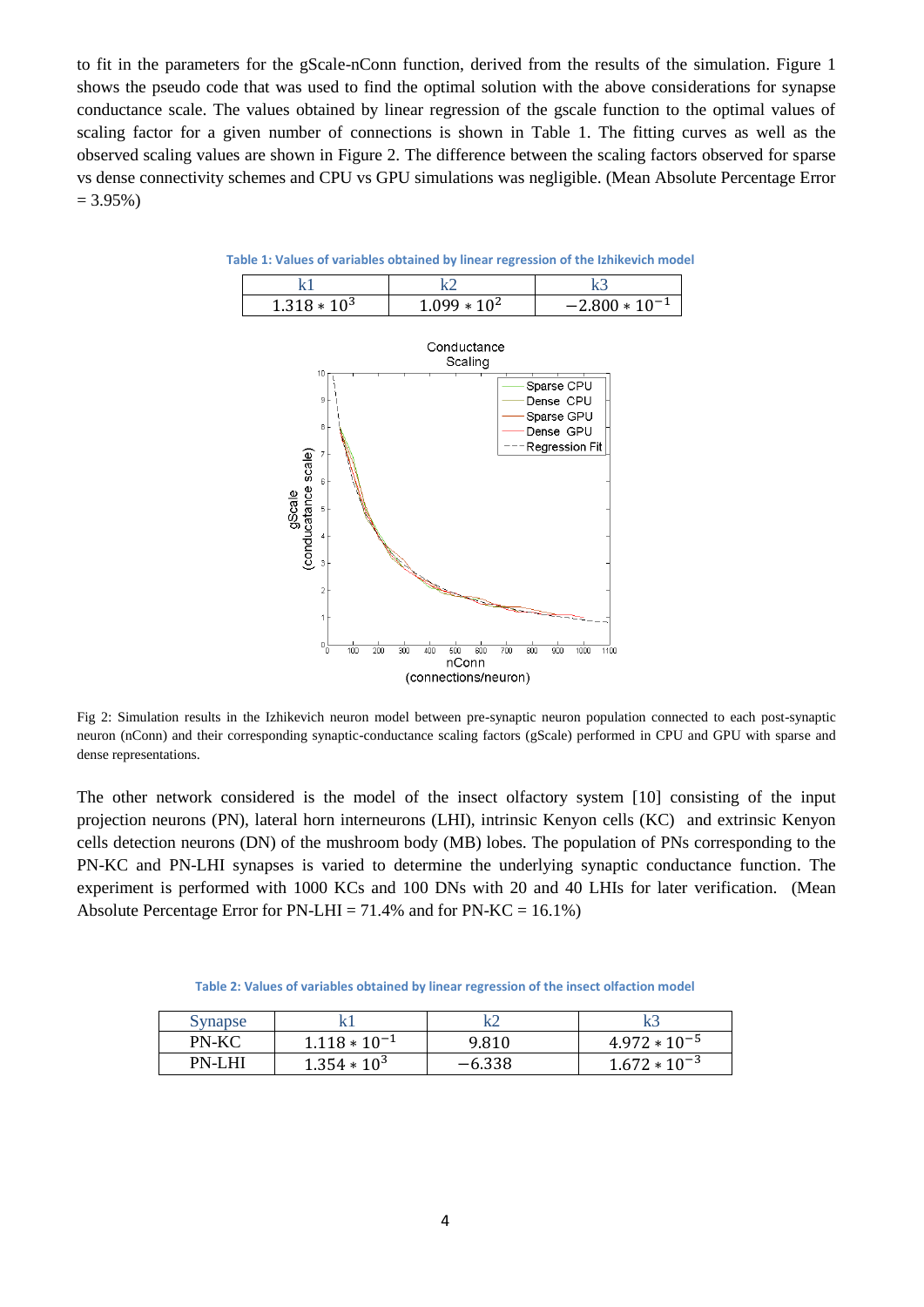

Fig 3: Simulation results in the olfactory mushroom body neuron model between pre-synaptic neuron population connected to each post-synaptic neuron (nConn) and their corresponding synaptic-conductance scaling factors (gScale) performed in with 20 and 40 LHI neurons.

Non-linear Regression over the scaling factors for a generic function and also their consistency over different configurations are shown in Table 2 and optimal scaling factors for a given number of PNs and the regression curve for PN-LHI and PN-KC synapse populations are shown in Figure 3. The resulting equation represents a function similar to  $x * y = c$  with a shifted origin. The equation can now be rewritten as  $(aScale - k3) *$  $(nConn + k2) = k1$ 

### **4. Discussion**

We performed scalability tests in order to compare the scaling of neuronal network models to ensure their correct function. First we performed a parameter exploration of the conductance scaling factor in order to maintain the same spiking behavior for different network sizes. Linear regression of the scaling factor for the Izhikevich model was very successful, while insect olfaction model required a nonlinear fitting and resulted in a less accurate fitting. This is probably due to the increased complexity of the scaling problem as a result of a more complex network with more nonlinear interactions in the insect olfaction model compared to the Izhikevich model. Another explanation is the non-deterministic nature of the Poisson neurons used in the insect olfaction model, which may result in a higher variability in the gscale values observed in Figure 3.

## **5. Acknowledgments**

GeNN is open-source, free and available to download at genn.sourceforge.net. This work was performed as part of an internship of Naresh Balaji at the University of Sussex. Naresh Balaji would like to thank his family for their support and encouragement.

### **6. References:**

[1] Ross, Philip E. "Why CPU frequency stalled." *Spectrum, IEEE* 45, no. 4: 72-72 (2008).

[2] Horowitz, Mark, Elad Alon, Dinesh Patil, Samuel Naffziger, Rajesh Kumar, and Kerry Bernstein. "Scaling, power, and the future of CMOS." In *Electron Devices Meeting, 2005. IEDM Technical Digest. IEEE International*, pp. 7-pp. IEEE, 2005.

[3] Ramanathan, R. M. "Intel® Multi-Core Processors." *Making the Move to Quad-Core and Beyond* (2006). [4] Nowotny, Thomas. "Flexible neuronal network simulation framework using code generation for NVidia® CUDA™." *BMC Neuroscience* 12, no. Suppl 1 (2011): P239.